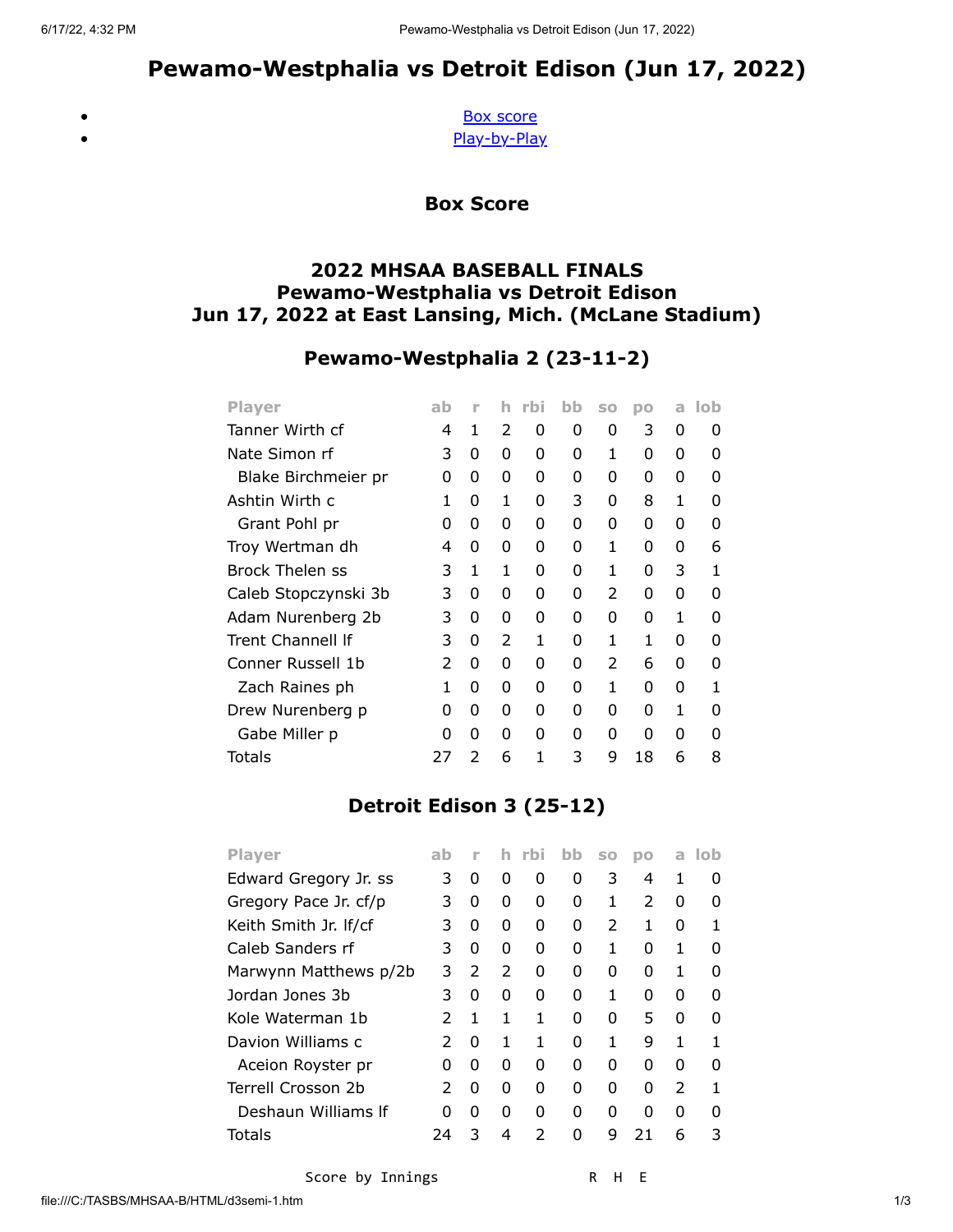6/17/22, 4:32 PM Pewamo-Westphalia vs Detroit Edison (Jun 17, 2022)

----------------------------------------- Pewamo-Westphalia... 000 110 0 - 2 6 3 Detroit Edison...... 020 100 X - 3 4 3 -----------------------------------------

E - A. Wirth; B. Thelen; Russell; Gregory; Sanders; Jones. LOB - PW 8; DE 3. HBP - Simon. SB - Birchmeier; Matthews; Waterman.

| Pewamo-Westphalia ip h r er bb so wp bk hbp ibb ab bf fo go np |  |  |  |  |                                              |  |  |                |  |
|----------------------------------------------------------------|--|--|--|--|----------------------------------------------|--|--|----------------|--|
| Drew Nurenberg L                                               |  |  |  |  | 5.0 4 3 1 0 9 1 0 0                          |  |  | 0 21 21 3 3 89 |  |
| Gabe Miller                                                    |  |  |  |  | 1.0 0 0 0 0 0 0 0 0 0 0 3 3 1 2 12           |  |  |                |  |
|                                                                |  |  |  |  |                                              |  |  |                |  |
| <b>Detroit Edison</b>                                          |  |  |  |  | ip h r er bb so wp bk hbp ibb ab bf fo go np |  |  |                |  |
| Marwynn Matthews W                                             |  |  |  |  | 6.0 6 2 0 2 8 0 0 0 0 24 26 5 2 99           |  |  |                |  |
| Gregory Pace Jr. S                                             |  |  |  |  | 1.0 0 0 0 1 1 1 0 1 0 3 5 0 2 19             |  |  |                |  |

Win - Matthews. Loss - D. Nurenberg. Save - Pace . WP - D. Nurenberg; Pace. HBP - by Pace (Simon). Pitches/strikes: D. Nurenberg 89/58; Miller 12/8; Matthews 99/57; Pace 19/11.

<span id="page-1-0"></span>Umpires - HP: Tim Walter 1B: Mark Stewart 2B: Brent Wehner 3B: Roger Wenzel Start: 2:30 pm Time: 1:59 Attendance: Weather: Sunny, 81F, Wind NW 17 mph

Play-by-Play

#### 2022 MHSAA BASEBALL FINALS Pewamo-Westphalia vs Detroit Edison Jun 17, 2022 at East Lansing, Mich. (McLane Stadium)

Pewamo-Westphalia starters: 42/cf T. Wirth; 7/rf Simon; 6/c A. Wirth; 5/dh Wertman; 14/ss B. Thelen; 9/3b Stopczynski; 4/2b A. Nurenberg; 24/lf Channell; 12/1b Russell; 18/p D. Nurenberg;

Detroit Edison starters: 6/ss Gregory; 3/cf Pace; 19/lf K. Smith; 16/rf Sanders; 2/p Matthews; 9/3b Jones; 14/1b Waterman; 21/c D.Williams; 12/2b Crosson;

**Pewamo-Westphalia 1st - T.** Wirth singled through the left side (2-2 KBBF). T. Wirth out at first p to 1b, picked off. Simon struck out swinging (3-2 FBBFBS). A. Wirth singled to third base  $(0-0)$ . Wertman grounded out to 2b  $(1-0 B)$ . O runs, 2 hits, O errors, 1 LOB.

**Detroit Edison 1st -** Gregory struck out looking (2-2 BKKBK). Pace struck out looking (2-2 KKBBFFK). K. Smith struck out looking (1-2 BFSK). O runs, O hits, O errors, O LOB.

**Pewamo-Westphalia 2nd -** B. Thelen popped up to ss (0-1 K). Stopczynski struck out swinging, out at first c to 1b (0-2 KSS). A. Nurenberg popped up to ss (0-0). **O runs, O hits, O** errors, 0 LOB.

**Detroit Edison 2nd - Sanders struck out swinging, out at first c to 1b (2-2 FBBKS). Matthews** singled to shortstop (0-0). Matthews stole second, advanced to third on a throwing error by c. Jones struck out swinging (2-2 BSKBS). Waterman reached on a fielding error by ss (0-1 S); Matthews scored, unearned. Waterman advanced to second on a wild pitch. D.Williams singled